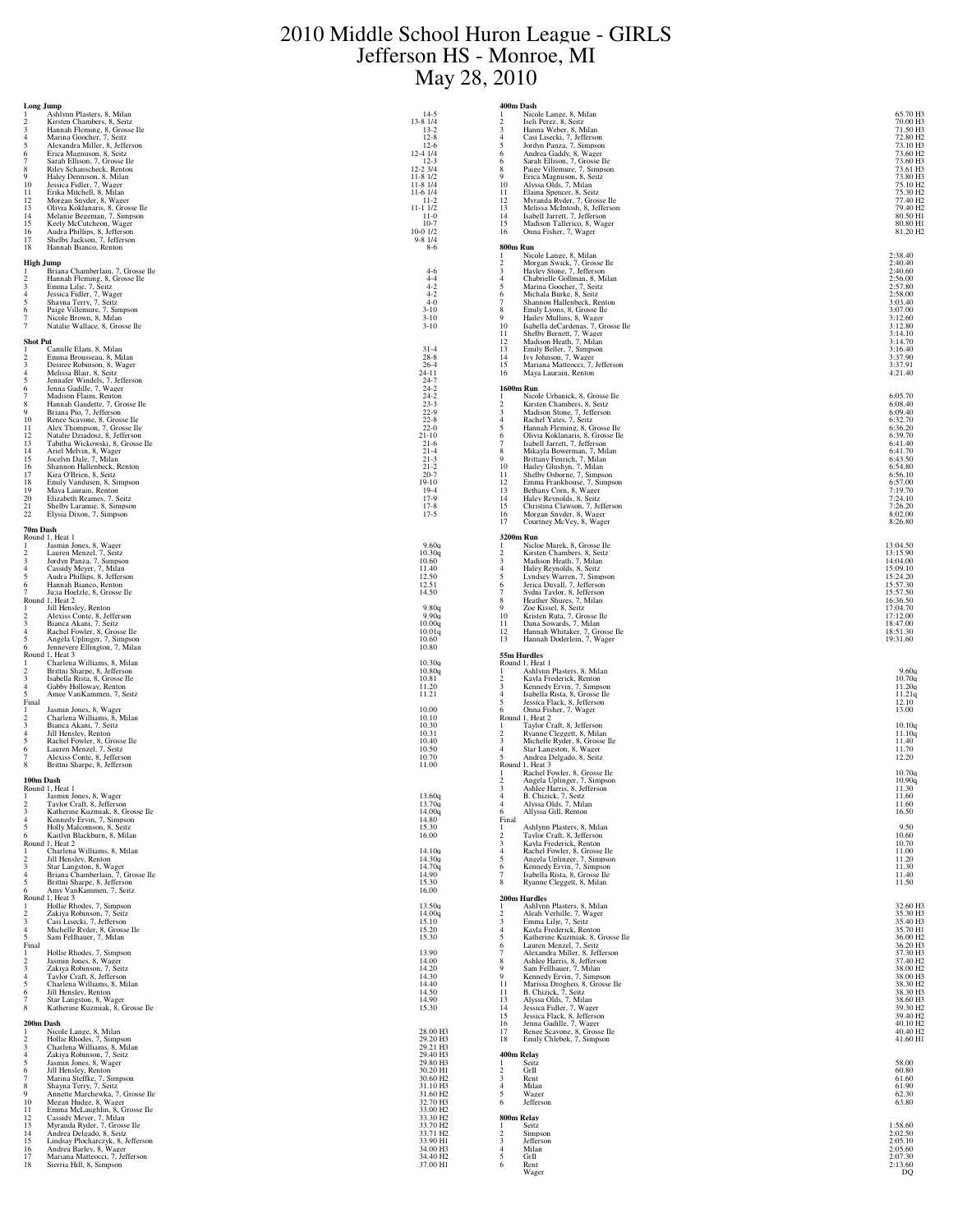**1600m Relay**<br>
1 Gril 4:42.70<br>
2 Jefferson 4:55.50<br>
3 Milan 5:04.20<br>
5:05.30<br>
5:04.20<br>
5:22.50<br>
8 Rent 5:22.50<br>
7 Wager 5:22.50<br>
7 Wager **3200m Relay**<br>
1 GrIl 11:21.60<br>
2 Jefferson 11:45.10<br>
2 Gril 11:45.10<br>
2 Seitz 12:28.60<br>
5 Rent 13:25.20<br>
6 Simpson<br>
7 Wager 13:25.20

TEAM SCORES AFTER 16 EVENTS<br>Scorel 10-8-6-5-4-3-2-1<br>Long Jump, High Jump, Shot Put, 70m Dash, 100m Dash, 200m Dash, 400m Dash, 800m Run, 1600m Run, 3200m Run,<br>55m Hurdles, 200m Hurdles, 400m Relay, 800m Relay, 1600m Relay,

| PLACE          | TEAM       | <b>POINTS</b> | <b>EVENT</b>                                                                                                                                                                                                                                                                                                                | <b>COMPETITOR</b>                                                                                                                                                                                                                                                                                                                                                                                 | PLACE                                                                                                                                                                                                                                                                   | <b>POINTS</b>                                                                                                                                                          |
|----------------|------------|---------------|-----------------------------------------------------------------------------------------------------------------------------------------------------------------------------------------------------------------------------------------------------------------------------------------------------------------------------|---------------------------------------------------------------------------------------------------------------------------------------------------------------------------------------------------------------------------------------------------------------------------------------------------------------------------------------------------------------------------------------------------|-------------------------------------------------------------------------------------------------------------------------------------------------------------------------------------------------------------------------------------------------------------------------|------------------------------------------------------------------------------------------------------------------------------------------------------------------------|
| 1              | Milan      | 138.5         | Shot Put<br>Shot Put<br>Long Jump<br>High Jump<br>55m Hurdles<br>55m Hurdles<br>3200m Run<br>3200m Run<br>800m Relay<br>800m Run<br>800m Run<br>1600m Run<br>400m Dash<br>400m Dash<br>100m Dash<br>200m Hurdles<br>200m Dash<br>200m Dash<br>70m Dash<br>3200m Relay<br>1600m Relay<br>400m Relay                          | Camille Elam<br>Emma Brousseau<br><b>Ashlynn Plasters</b><br>Nicole Brown<br><b>Ashlynn Plasters</b><br><b>Ryanne Cleggett</b><br>Madison Heath<br>Heather Shures<br>Milan<br>Nicole Lange<br>Chabrielle Gollman<br>Mikayla Bowerman<br>Nicole Lange<br>Hanna Weber<br>Charlena Williams<br>Ashlvnn Plasters<br>Nicole Lange<br>Charlena Williams<br>Charlena Williams<br>Milan<br>Milan<br>Milan | $\mathbf{1}$<br>2<br>$\mathbf{1}$<br>$\overline{7}$<br>-1<br>8<br>$\overline{\mathbf{3}}$<br>8<br>$\overline{4}$<br>-1<br>$\overline{4}$<br>8<br>-1<br>3<br>5<br>-1<br>1<br>3<br>$\overline{\mathbf{c}}$<br>$\overline{4}$<br>$\overline{\mathbf{3}}$<br>$\overline{4}$ | 10.0<br>8.0<br>10.0<br>1.5<br>10.0<br>1.0<br>6.0<br>1.0<br>5.0<br>10.0<br>5.0<br>1.0<br>10.0<br>6.0<br>4.0<br>10.0<br>10.0<br>6.0<br>8.0<br>5.0<br>6.0<br>5.0          |
| 2              | Seitz      | 133.0         | Shot Put<br>Long Jump<br>Long Jump<br>Long Jump<br>High Jump<br>High Jump<br>3200m Run<br>3200m Run<br>800m Relay<br>800m Run<br>800m Run<br>1600m Run<br>1600m Run<br>400m Dash<br>100m Dash<br>200m Hurdles<br>200m Hurdles<br>200m Dash<br>200m Dash<br>70m Dash<br>70m Dash<br>3200m Relay<br>1600m Relay<br>400m Relay | Melissa Blair<br>Kirsten Chambers<br>Marina Goocher<br>Erica Magnuson<br>Emma Lilje<br>Shayna Terry<br>Kirsten Chambers<br>Haley Reynolds<br>Seitz<br>Marina Goocher<br>Michala Burke<br>Kirsten Chambers<br>Rachel Yates<br>Iseli Perez<br>Zakiya Robinson<br>Emma Lilje<br>Lauren Menzel<br>Zakiva Robinson<br>Shayna Terry<br>Bianca Akani<br>Lauren Menzel<br>Seitz<br>Seitz<br>Seitz         | $\overline{4}$<br>2<br>$\overline{4}$<br>6<br>3<br>5<br>$\mathcal{D}$<br>$\overline{4}$<br>-1<br>5<br>6<br>$\overline{2}$<br>$\overline{4}$<br>$\,2\,$<br>3<br>3<br>6<br>$\overline{4}$<br>8<br>3<br>6<br>3<br>$\overline{4}$<br>1                                      | 5.0<br>8.0<br>5.0<br>3.0<br>6.0<br>4.0<br>8.0<br>5.0<br>10.0<br>4.0<br>3.0<br>8.0<br>5.0<br>8.0<br>6.0<br>6.0<br>3.0<br>5.0<br>1.0<br>6.0<br>3.0<br>6.0<br>5.0<br>10.0 |
| 3              | Grosse Ile | 115.0         | Shot Put<br>Long Jump<br>Long Jump<br>High Jump<br>High Jump<br>High Jump<br>55m Hurdles<br>55m Hurdles<br>3200m Run<br>800m Relay<br>800m Run<br>800m Run<br>1600m Run<br>1600m Run<br>1600m Run<br>400m Dash<br>100m Dash<br>200m Hurdles<br>70m Dash<br>3200m Relay<br>1600m Relay<br>400m Relay                         | Hannah Gaudette<br>Hannah Fleming<br>Sarah Ellison<br>Briana Chamberlain<br>Hannah Fleming<br>Natalie Wallace<br>Rachel Fowler<br>Isabella Rista<br>Nicloe Marek<br>GrII<br>Morgan Swick<br><b>Emily Lyons</b><br>Nicole Urbanick<br>Hannah Fleming<br>Olivia Koklanaris<br>Sarah Ellison<br>Katherine Kuzmiak<br>Katherine Kuzmiak<br>Rachel Fowler<br>GrIl<br>GrIl<br>GrIl                      | 8<br>3<br>$\tau$<br>-1<br>$\overline{\mathbf{c}}$<br>$\overline{7}$<br>$\overline{4}$<br>$\overline{7}$<br>-1<br>5<br>$\overline{2}$<br>$\,$ 8 $\,$<br>1<br>5<br>6<br>6<br>8<br>5<br>5<br>$\mathbf{1}$<br>-1<br>$\overline{\mathbf{c}}$                                 | 1.0<br>6.0<br>2.0<br>10.0<br>8.0<br>1.5<br>5.0<br>2.0<br>10.0<br>4.0<br>8.0<br>1.0<br>10.0<br>4.0<br>3.0<br>2.5<br>1.0<br>4.0<br>4.0<br>10.0<br>10.0<br>8.0            |
| $\overline{4}$ | Jefferson  | 76.0          | Shot Put<br>Long Jump<br>55m Hurdles<br>3200m Run<br>3200m Run<br>800m Relay<br>800m Run<br>1600m Run<br>1600m Run<br>400m Dash<br>100m Dash<br>200m Hurdles<br>200m Hurdles<br>70m Dash<br>70m Dash<br>3200m Relay<br>1600m Relay<br>400m Relay                                                                            | Jennafer Windels<br>Alexandra Miller<br>Taylor Craft<br>Jerica Duvall<br>Sydni Taylor<br>Jefferson<br><b>Hayley Stone</b><br><b>Madison Stone</b><br>Isabell Jarrett<br>Casi Lisecki<br><b>Taylor Craft</b><br>Alexandra Miller<br>Ashlee Harris<br>Alexiss Conte<br>Brittni Sharpe<br>Jetterson<br>Jefferson<br>Jefferson                                                                        | 5<br>$\frac{5}{2}$<br>6<br>$\tau$<br>3<br>3<br>3<br>$\boldsymbol{7}$<br>$\overline{4}$<br>$\overline{4}$<br>7<br>8<br>7<br>8<br>2<br>$\,2\,$<br>6                                                                                                                       | 4.0<br>4.0<br>8.0<br>3.0<br>2.0<br>6.0<br>6.0<br>6.0<br>2.0<br>5.0<br>5.0<br>2.0<br>1.0<br>2.0<br>1.0<br>8.0<br>8.0<br>3.0                                             |
| 5              | Wager      | 56.5          | Shot Put<br>Shot Put<br>High Jump<br>400m Dash<br>100m Dash<br>100m Dash<br>200m Hurdles<br>200m Dash<br>70m Dash<br>3200m Relay<br>1600m Relay<br>400m Relay                                                                                                                                                               | Desiree Robinson<br>Jenna Gadille<br>Jessica Fidler<br>Andrea Gaddy<br>Jasmin Jones<br>Star Langston<br>Aleah Verhille<br>Jasmin Jones<br>Jasmin Jones<br>Wager<br>Wager<br>Wager                                                                                                                                                                                                                 | 3<br>6<br>$\overline{4}$<br>6<br>$\overline{\mathbf{c}}$<br>$\tau$<br>$\overline{\mathbf{c}}$<br>5<br>$\mathbf{1}$<br>$\overline{7}$<br>$\tau$<br>5                                                                                                                     | 6.0<br>3.0<br>5.0<br>2.5<br>8.0<br>2.0<br>8.0<br>4.0<br>10.0<br>2.0<br>2.0<br>4.0                                                                                      |
| 6              | Simpson    | 54.0          | High Jump<br>55m Hurdles<br>55m Hurdles<br>3200m Run<br>800m Relay<br>400m Dash<br>400m Dash<br>100m Dash<br>200m Dash<br>200m Dash<br>3200m Relay<br>1600m Relay                                                                                                                                                           | Paige Villemure<br>Angela Uplinger<br>Kennedy Ervin<br>Lyndsey Warren<br>Simpson<br>Jordyn Panza<br>Paige Villemure<br>Hollie Rhodes<br>Hollie Rhodes<br>Marina Steffke<br>Simpson<br>Simpson                                                                                                                                                                                                     | 6<br>5<br>6<br>5<br>$\overline{\mathbf{c}}$<br>5<br>$\,$ 8 $\,$<br>1<br>$\overline{\mathbf{c}}$<br>$\overline{7}$<br>6<br>5                                                                                                                                             | 3.0<br>4.0<br>3.0<br>4.0<br>8.0<br>4.0<br>1.0<br>10.0<br>8.0<br>$2.0\,$<br>3.0<br>4.0                                                                                  |
| 7              | Renton     | 43.0          | Shot Put<br>Long Jump<br>55m Hurdles<br>800m Relay<br>800m Run<br>100m Dash<br>200m Hurdles<br>200m Dash<br>70m Dash<br>3200m Relay<br>1600m Relay                                                                                                                                                                          | Madison Flaim<br><b>Riley Schanscheck</b><br>Kayla Frederick<br>Rent<br>Shannon Hallenbeck<br>Jill Hensley<br>Kayla Frederick<br>Jill Hensley<br>Jill Hensley<br>Rent<br>Rent                                                                                                                                                                                                                     | $\tau$<br>8<br>3<br>6<br>$\overline{7}$<br>6<br>$\overline{4}$<br>6<br>$\overline{4}$<br>5<br>6                                                                                                                                                                         | 2.0<br>1.0<br>6.0<br>3.0<br>2.0<br>3.0<br>5.0<br>3.0<br>5.0<br>4.0<br>3.0                                                                                              |